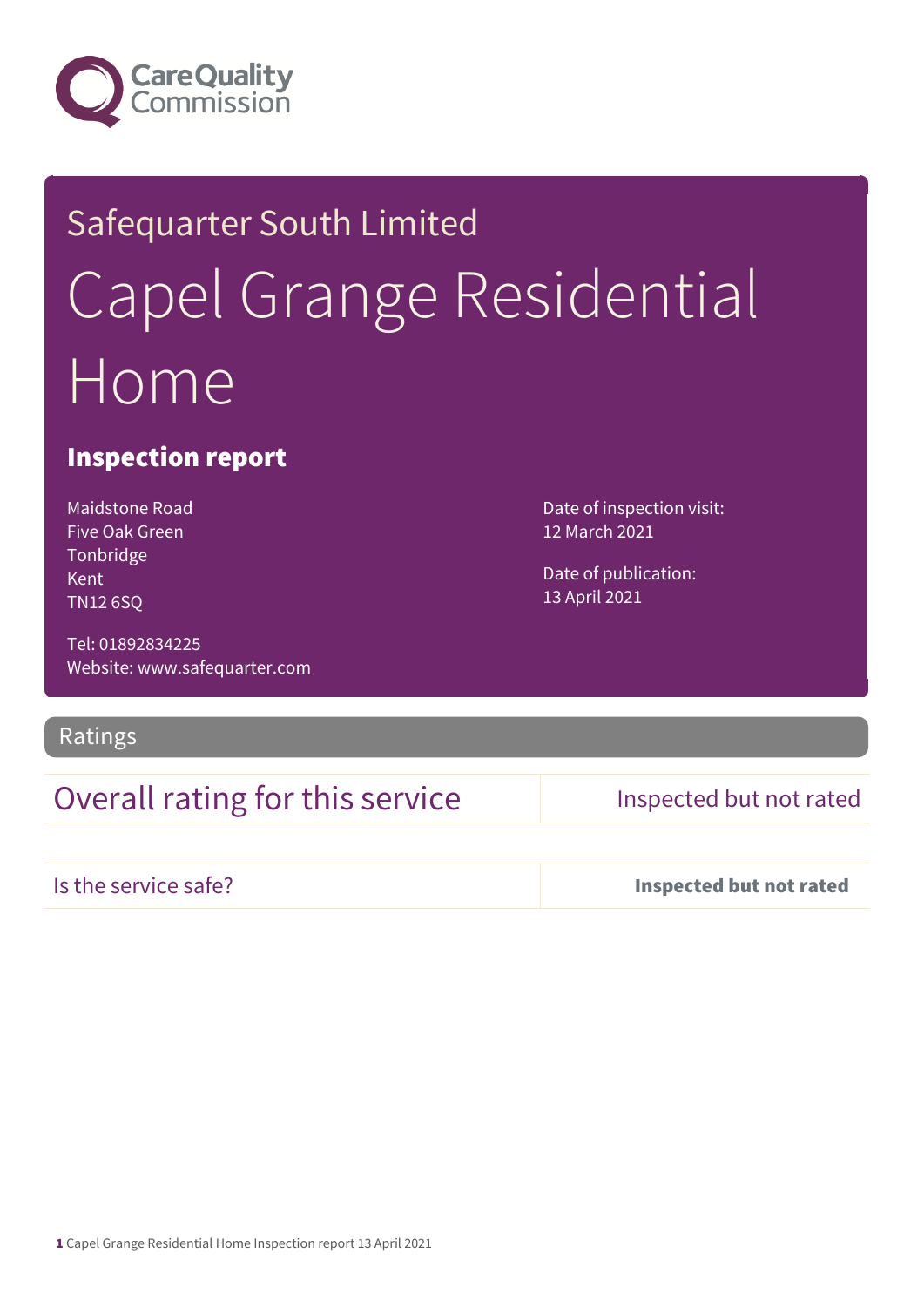# Summary of findings

#### Overall summary

Capel Grange Residential Home is a care home which is registered to provide a service for up to 38 older people who require assistance with personal care. At the time of the inspection 25 people were living at the home. People living at the home had a variety of care and support needs, such as dementia and physical disabilities. The service is provided within an adapted residence over two floors.

We found the following examples of good practice.

People were well supported by staff to have telephone and internet contact with their family and friends. The manager had purchased speaker equipment to improve the sound of video calls. The staff facilitated in person visits in a manner which minimised the risk of infection spread, including garden visits, and visits using a specially adapted screened room through an external door on the ground floor of the home.

The registered manager had plans in place to isolate people with COVID-19 to minimise transmission. The service had good supplies of personal protective equipment that were readily available at stations throughout the service.

Visitors were asked health screening questions regarding COVID-19, received COVID-19 lateral flow tests and were expected to sanitise their hands when they arrived. Staff recorded visits on a visitor board to facilitate these in a timely and fair way.

Staff had received training on how to keep people safe during the COVID-19 pandemic and staff and residents were regularly tested for COVID-19. The building was clean and free from clutter.

Staff ensured people's welfare had been maintained and they had sufficient stimulation, with activities facilitated by staff. Staff were seen to support people to participate in activities and people seemed comfortable, relaxed and happy when interacting with staff.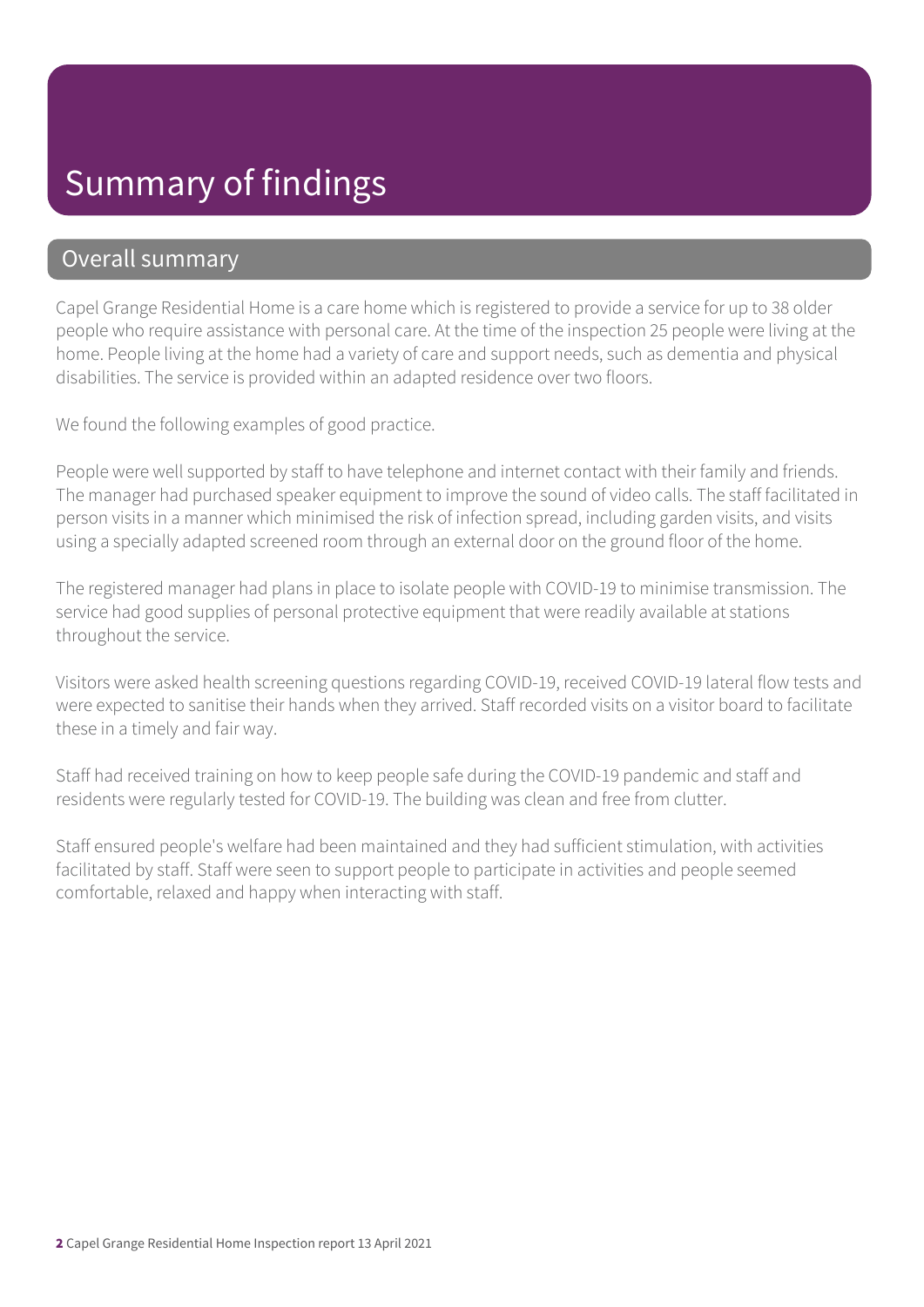### The five questions we ask about services and what we found

We always ask the following five questions of services.

Further information is in the detailed findings below.

Is the service safe? Inspected but not rated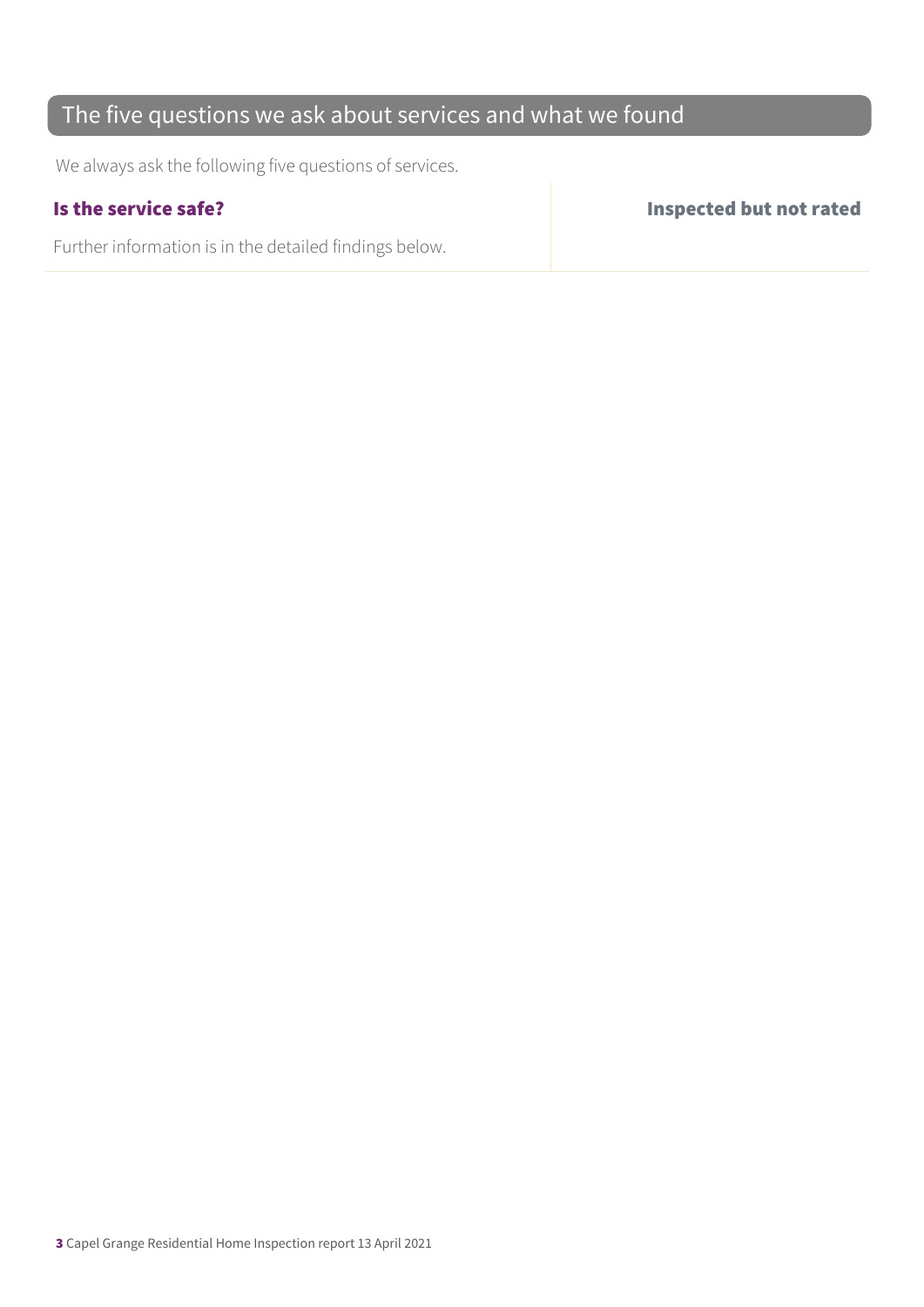

# Capel Grange Residential Home

Detailed findings

# Background to this inspection

We carried out this inspection under Section 60 of the Health and Social Care Act 2008 (the Act) as part of our regulatory functions. We checked whether the provider was meeting the legal requirements and regulations associated with the Act. We looked at the overall quality of the service and provided a rating for the service under the Care Act 2014.

As part of CQC's response to the coronavirus pandemic we are looking at the preparedness of care homes in relation to infection prevention and control. This was a targeted inspection looking at the infection control and prevention measures the provider has in place.

This inspection took place on 12 March 2021 and was announced.